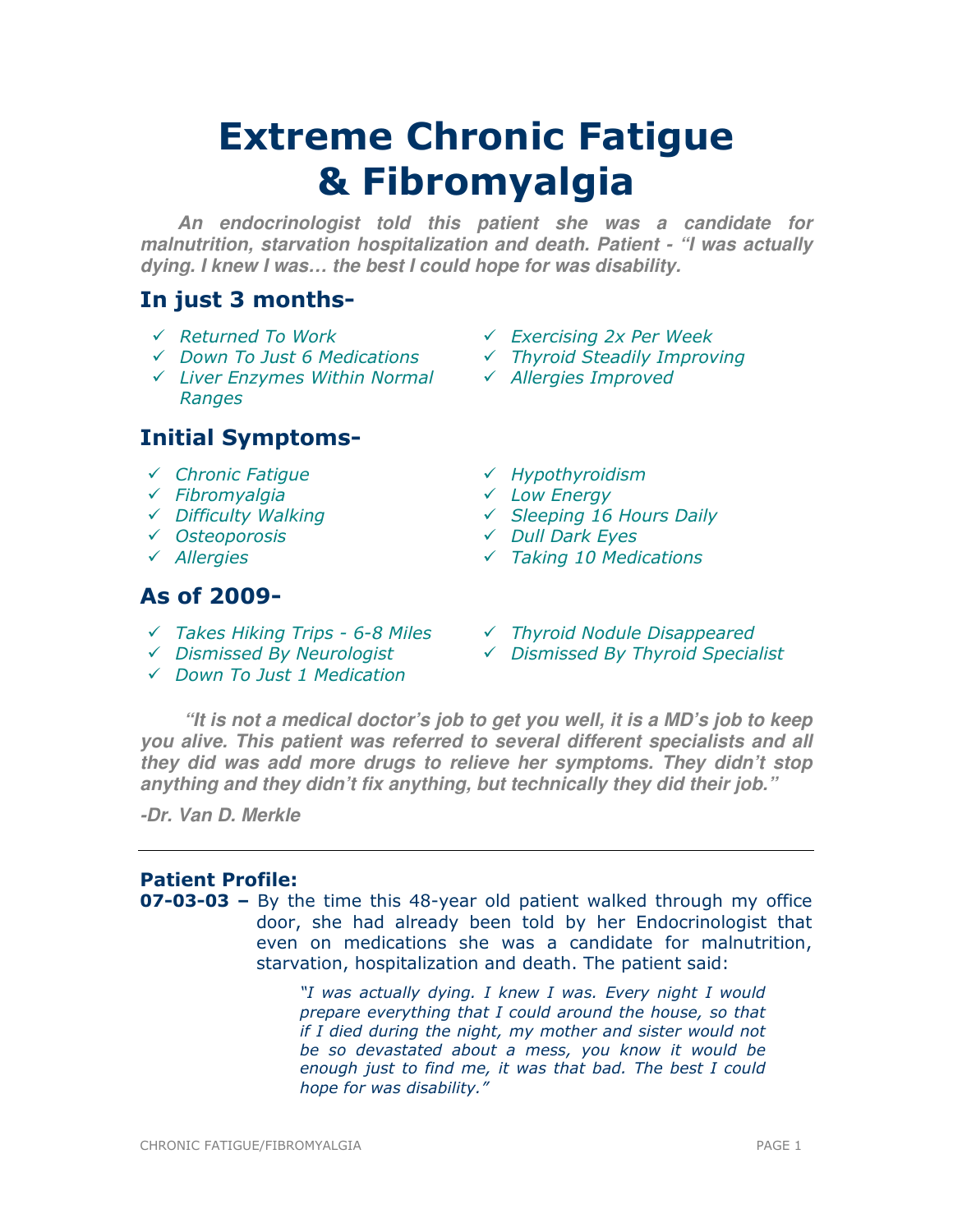She presented with a multitude of symptoms including Chronic Fatigue, Fibromyalgia, Osteoporosis and Hypothyroid. For the past five years she worked an extremely stressful job in a disability classroom 5-6 days a week for 12+ hours a day. Her symptoms now made this work impossible and she was unable to finish the school year, leaving 5 ½ weeks before summer break. She said, "Every cell of my body hurt except for my eyes." Most of the pain from Fibromyalgia was centered in her upper back and left arm severely disturbing her sleep forcing her awake nearly every ½ hour. Each night she "collapsed" into bed for 16 hours and was barely able to do simple house chores the next day. Her skin tone was peaked and her eyes sullen and dull with dark circles. Friends say she looked like "a zombie or a concentration camp candidate". At the time of the initial visit, she weighed 115 lbs at 5'4" and her blood pressure was 102/68. Doctors placed the patient on Prozac 1 ½ year ago after she lost 25 lbs (1 lb every 3 weeks) due to adrenaline overload and her weight has since stabilized. When we first saw her she was taking several vitamins along with nine other medications (for sinus, low bone density, obsessive compulsive disorder, low Ferritin levels, progesterone and a bacterial infection) and had just been prescribed another for sleep. She was very discouraged and depressed by her situation and was filling out the paperwork to file for disability.

## Patient's tests results:

08-01-03 – The initial blood test showed a low functioning thyroid, high liver markers (AST, ALT), and some problems in the cholesterol panel. The LDH was also high indicating cell breakdown and destruction.

|                                                      |       | Current<br>Result | Current<br>Rating | Prior<br>Result |       |           |                          |          |            |                          |        |
|------------------------------------------------------|-------|-------------------|-------------------|-----------------|-------|-----------|--------------------------|----------|------------|--------------------------|--------|
| <b>Test Description</b>                              | Date: | 07/03/2003        |                   |                 | Delta | Healthy   |                          | Clinical |            |                          |        |
| LDH                                                  |       | 207.00            | hi                |                 |       | 120.10    | $\overline{\phantom{a}}$ | 160.00   | 100.00     | $\overline{\phantom{a}}$ | 250.00 |
| SGOT (AST)                                           |       | 75.00             | HI                |                 |       | $18.10 -$ |                          | 26.00    | $6.00 -$   |                          | 40.00  |
| SGPT (ALT)                                           |       | 113.00            | HI                |                 |       | $18.10 -$ |                          | 26.10    | $6.00 -$   |                          | 40.00  |
| GGT                                                  |       | 21.00             | Opt               |                 |       | $22.00 -$ |                          | 39.00    | $6.00 -$   |                          | 55.00  |
| Serum Iron                                           |       | 95.00             | Opt               |                 |       | 85.10     | $\overline{\phantom{a}}$ | 120.00   | $35.00 -$  |                          | 155.00 |
| Ferritin                                             |       | 24.00             | $\overline{a}$    |                 |       | 30.10     | $\overline{\phantom{a}}$ | 218.30   | $10.00 -$  |                          | 291.00 |
| Total Cholesterol                                    |       | 234.00            | HI                |                 |       | 140.10    | $\overline{\phantom{a}}$ | 170.00   | $100.00 -$ |                          | 199.00 |
| Triglyceride                                         |       | 61.00             | $\overline{a}$    |                 |       | 80.10     | $\overline{\phantom{a}}$ | 115.00   | $10.00 -$  |                          | 199.00 |
| <b>HDL</b> Cholesterol                               |       | 87.00             | Opt               |                 |       | 55.10     | $\overline{\phantom{a}}$ | 120.00   | $40.00 -$  |                          | 150.00 |
| <b>VLDL Cholesterol</b>                              |       | 12.00             | Opt               |                 |       | $5.10 -$  |                          | 20.10    | $4.10 -$   |                          | 40.10  |
| <b>LDL Cholesterol</b>                               |       | 134.00            | HI                |                 |       | 50.10     | $\overline{\phantom{a}}$ | 75.10    | $6.00 -$   |                          | 99.10  |
| Total Cholesterol / HDL Ratio                        |       | 2.69              | Opt               |                 |       | 0.00      |                          | 4.00     | $0.00 -$   |                          | 5.00   |
| T4 Thyroxine                                         |       | 9.50              | hi                |                 |       | $7.10 -$  |                          | 9.00     | $4.50 -$   |                          | 12.00  |
| T3 Uptake                                            |       | 30.00             | $\overline{a}$    |                 |       | 29.10     | $\overline{\phantom{a}}$ | 35.10    | $24.00 -$  |                          | 39.00  |
| T7 Free Thyroxine Index (FTI)                        |       | 2.80              | Opt               |                 |       | 2.61      |                          | 3.60     | 1.20       |                          | 4.90   |
| $Blue = chirically$ very high or clinically very low |       |                   |                   |                 |       |           |                          |          |            |                          |        |

## Results of Initial Blood Test:

Blue = clinically very high or clinically very low

Yellow = a little high or a little low; this can be considered a warning sign that the value is not optimal.

 $Red =$  clinically high or clinically low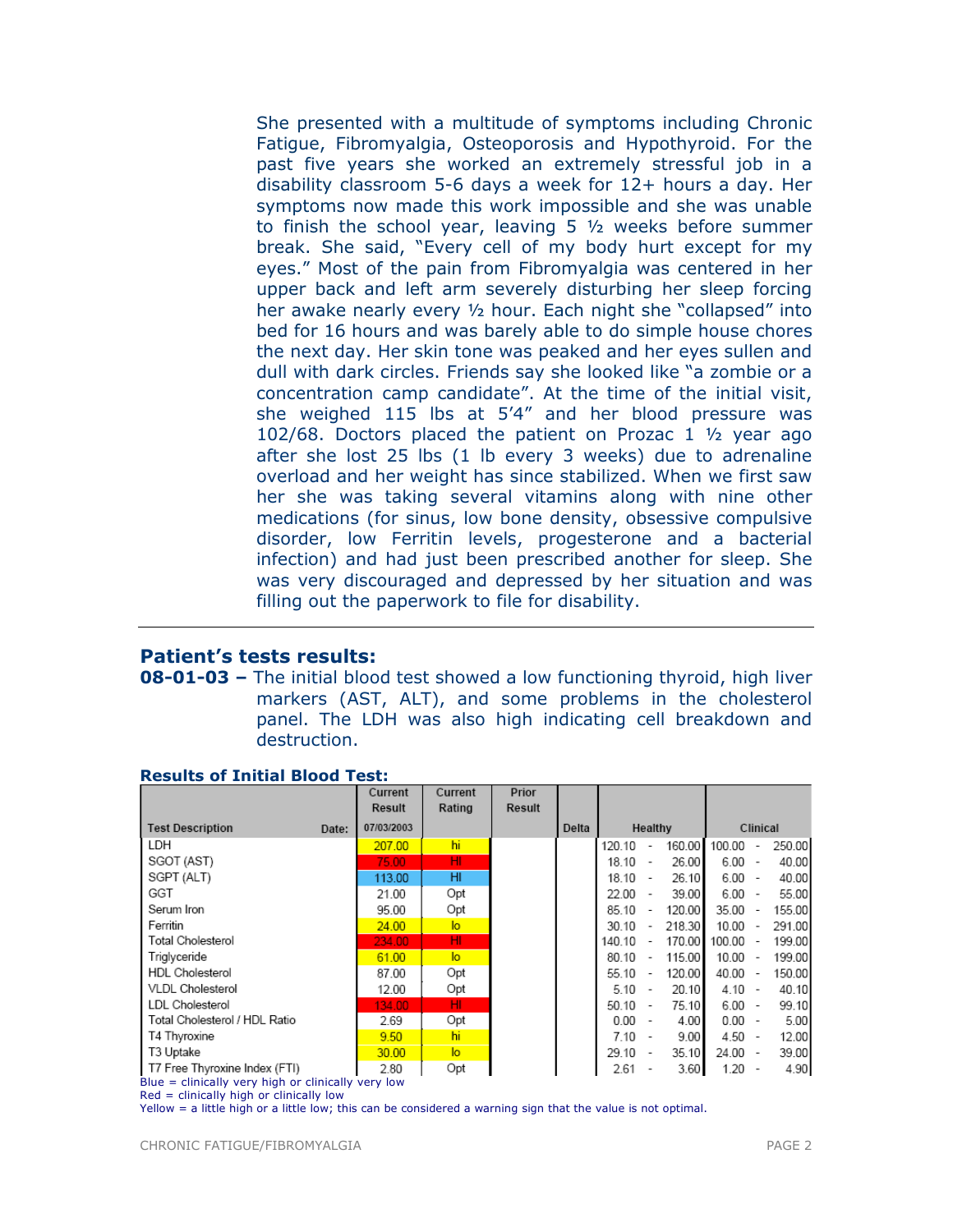Virtually no toxic elements appeared in the hair test which is odd because they are present in the environment. The essential elements showed several imbalances which may indicate she's not properly utilizing nutrients consumed.

| Results of Initial Hissue Philefal Analysis. | Current<br>Result | Current<br>Rating | Prior<br><b>Result</b> |       |           |          |           |          |
|----------------------------------------------|-------------------|-------------------|------------------------|-------|-----------|----------|-----------|----------|
| <b>Test Description</b><br>Date:             | 08/01/2003        |                   |                        | Delta | Healthy   |          | Clinical  |          |
| <b>Essential Elements</b>                    |                   |                   |                        |       |           |          |           |          |
| Calcium                                      | 1440.00           | HI                |                        |       | 663.00.   | 753.00   | 300.00.   | 1200.00  |
| Magnesium                                    | 310.00            | HI                |                        |       | $53.00 -$ | 62.00    | 35.00-    | 140.00   |
| Sodium                                       | 40.00             | $\overline{a}$    |                        |       | 72.00-    | 126.00   | 18.00-    | 180.00   |
| Potassium                                    | 5.00              | LO                |                        |       | $30.00 -$ | 53.00    | $8.00 -$  | 75.00    |
| Copper                                       | 22.00             | Opt               |                        |       | $18.00 -$ | 29.00    | 11.00-    | 37.00    |
| Zinc                                         | 180.00            | hi                |                        |       | 150.00-   | 170.00   | 140.00-   | 220.00   |
| Manganese                                    | 0.26              | $\overline{a}$    |                        |       | $0.28 -$  | 0.40     | $0.08 -$  | 0.60     |
| Chromium                                     | 0.25              | LO                |                        |       | $0.48 -$  | 0.57     | $0.40 -$  | 0.65     |
| Vanadium                                     | 0.02              | $\overline{a}$    |                        |       | $0.04 -$  | 0.05     | $0.02 -$  | 0.06     |
| Molvbdenum                                   | 0.04              | Opt               |                        |       | $0.03 -$  | 0.04     | $0.02 -$  | 0.05     |
| Boron                                        | 0.25              | LO                |                        |       | $0.65 -$  | 1.10     | $0.25 -$  | 1.50     |
| lodine                                       | 14.00             | H <sub>II</sub>   |                        |       | $0.76 -$  | 1.30     | $0.25 -$  | 1.80     |
| Lithium                                      | 0.00              | LO                |                        |       | $0.01 -$  | 0.01     | $0.01 -$  | 0.02     |
| Phosphorus                                   | 229.00            | HI.               |                        |       | 173.00-   | 197.00   | 150.00-   | 220.00   |
| Selenium                                     | 1.20              | HI                |                        |       | $0.62 -$  | 1.03     | $0.55 -$  | 1.10     |
| Strontium                                    | 12.00             | HI                |                        |       | $2.00 -$  | 2.90     | $0.50 -$  | 7.60     |
| Sulfur                                       | 51500.00          | HI                |                        |       | 46000.00- | 48000.00 | 44000.00- | 50000.00 |
| Cobalt                                       | 0.02              | Opt               |                        |       | $0.02 -$  | 0.03     | $0.00 -$  | 0.04     |
| Iron                                         | 7.80              | $\overline{a}$    |                        |       | $9.00 -$  | 13.00    | $7.00 -$  | 16.00    |
| Germanium                                    | 0.06              | HI.               |                        |       | $0.03 -$  | 0.04     | $0.03 -$  | 0.04     |
| Rubidium                                     | 0.00              | LO                |                        |       | $0.02 -$  | 0.03     | $0.01 -$  | 0.10     |
| Zirconium                                    | 0.04              | $\overline{a}$    |                        |       | $0.07 -$  | 0.25     | $0.02 -$  | 0.42     |

#### Results of Initial Tissue Mineral Analysis:

Blue = clinically very high or clinically very low

Red = clinically high or clinically low

Yellow = a little high or a little low; this can be considered a warning sign that the value is not optimal.

## Doctor analysis:

**08-26-03 –** We are exposed to lead, mercury, copper, nickel, arsenic, etc. on a daily basis, yet very little was expelled from her body hinting at a possible congestion of toxic elements in the body. Many of her chief complaints could be caused by this problem including hormonal imbalances (like the thyroid), fatigue, pain, and high cholesterol. Her low functioning thyroid indicates the body is not adequately converting T4 into T3. This means slower digestion/metabolism and a lowered immune system. The inflammation in her liver may be caused or contributed to by the combination of prescriptions taken which are processed by the liver. Reducing the AST and ALT will be our #1 priority.

> The total cholesterol/HDL cholesterol ratio (which assesses coronary risk) was optimal however her triglycerides were low and the LDL (bad) cholesterol was high. Correcting the thyroid and improving the diet will most likely help these numbers improve.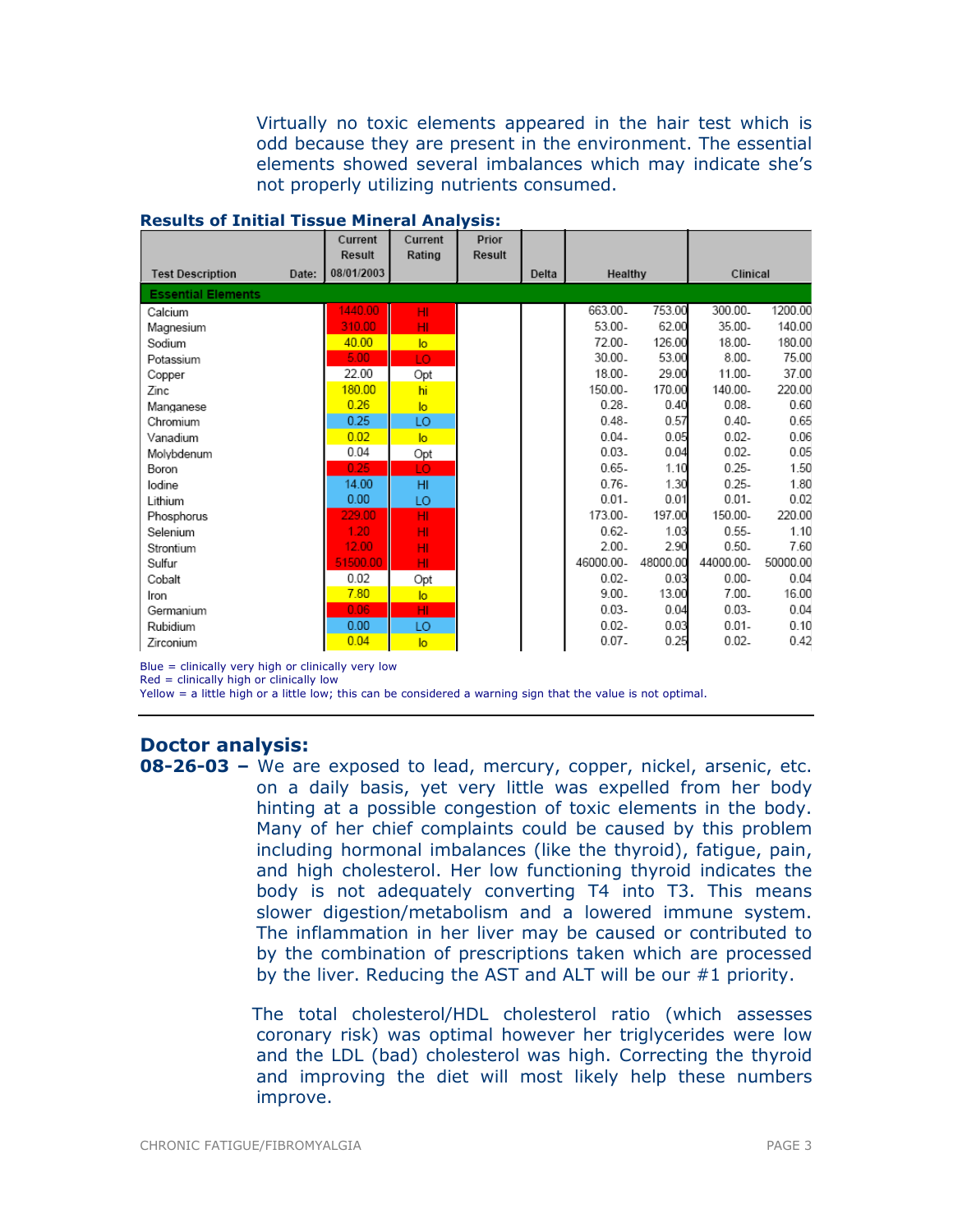We also conducted a metabolic urinalysis and discovered many problem areas. She had mild adrenal stress which indicates the patient is unable to slow down and relax going "pedal to the metal". Doctors were attempting to regulate this with the use of Prozac but testing indicated it was still a problem. We also found abnormal levels of anaerobic bacteria in the small and large intestines reflecting weak digestion or malabsorption (especially of protein). Digestive aids will help with this.

#### Patient assessment:

10-04-03 - After just *three months* under our care, the patient's liver markers AST and ALT were within optimal ranges. The LDH also dropped 59 points indicating less cell breakdown and destruction. This is a very good first step. Her cholesterol also improved because the HDL (good cholesterol) rose 21 points and the LDL (bad cholesterol) dropped 16 points. The Triglycerides which were low, also improved climbing to 80.

|                                  | Current<br>Result | Current<br>Rating | Prior<br>Result |       |         |                          |        |          |                          |        |  |  |  |  |          |  |
|----------------------------------|-------------------|-------------------|-----------------|-------|---------|--------------------------|--------|----------|--------------------------|--------|--|--|--|--|----------|--|
| <b>Test Description</b><br>Date: | 10/04/2003        |                   | 07/03/2003      | Delta | Healthy |                          |        |          |                          |        |  |  |  |  | Clinical |  |
| LDH                              | 148.00            | Opt               | 207.00          | ☺     | 120.10  | $\overline{\phantom{a}}$ | 160.00 | 100.00   | $\overline{\phantom{a}}$ | 250.00 |  |  |  |  |          |  |
| SGOT (AST)                       | 24.00             | Opt               | 75.00           | ٧     | 18.10   | $\overline{\phantom{a}}$ | 26.00  | 6.00     | $\overline{\phantom{a}}$ | 40.00  |  |  |  |  |          |  |
| SGPT (ALT)                       | 20.00             | Opt               | 113.00          | ٧     | 18.10   | $\sim$                   | 26.10  | 6.00     | $\overline{\phantom{a}}$ | 40.00  |  |  |  |  |          |  |
| GGT                              | 10.00             | $\overline{a}$    | 21.00           | ⊛     | 22.00   | $\sim$                   | 39.00  | 6.00     | $\overline{\phantom{a}}$ | 55.00  |  |  |  |  |          |  |
| Serum Iron                       | 99.00             | Opt               | 95.00           |       | 85.10   |                          | 120.00 | 35.00    | $\overline{\phantom{a}}$ | 155.00 |  |  |  |  |          |  |
| Ferritin                         | 10.00             | LO.               | 24.00           | ⊛     | 30.10   |                          | 218.30 | 10.00    | $\overline{\phantom{a}}$ | 291.00 |  |  |  |  |          |  |
| Total Cholesterol                | 242.00            | HI                | 234.00          | ⊛     | 140.10  | $\overline{\phantom{a}}$ | 170.00 | 100.00   | $\sim$                   | 199.00 |  |  |  |  |          |  |
| Triglyceride                     | 80.00             | $\overline{a}$    | 61.00           | ٧     | 80.10   | $\overline{\phantom{a}}$ | 115.00 | 10.00    | $\overline{\phantom{a}}$ | 199.00 |  |  |  |  |          |  |
| <b>HDL</b> Cholesterol           | 108.00            | Opt               | 87.00           |       | 55.10   | $\overline{\phantom{a}}$ | 120.00 | 40.00    | $\overline{\phantom{a}}$ | 150.00 |  |  |  |  |          |  |
| VLDL Cholesterol                 | 16.00             | Opt               | 12.00           |       | 5.10    | $\overline{\phantom{a}}$ | 20.10  | $4.10 -$ |                          | 40.10  |  |  |  |  |          |  |
| <b>LDL Cholesterol</b>           | 118.00            | HI                | 134.00          | ☺     | 50.10   | $\overline{\phantom{a}}$ | 75.10  | $6.00 -$ |                          | 99.10  |  |  |  |  |          |  |
| Total Cholesterol / HDL Ratio    | 2.20              | Opt               | 2.69            |       | 0.00    |                          | 4.00   | $0.00 -$ |                          | 5.00   |  |  |  |  |          |  |
| T4 Thyroxine                     | 10.70             | hi                | 9.50            | ⊛     | 7.10    |                          | 9.00   | 4.50     | $\sim$                   | 12.00  |  |  |  |  |          |  |
| T3 Uptake                        | 28.00             | $\overline{a}$    | 30.00           | ⊛     | 29.10   |                          | 35.10  | 24.00    | $\overline{\phantom{a}}$ | 39.00  |  |  |  |  |          |  |
| T7 Free Thyroxine Index (FTI)    | 2.90              | Opt               | 2.80            |       | 2.61    |                          | 3.60   | 1.20     | $\overline{\phantom{a}}$ | 4.90   |  |  |  |  |          |  |

#### Results of Blood Test 10-04-03:

Blue = clinically very high or clinically very low

Red = clinically high or clinically low

Yellow = a little high or a little low; this can be considered a warning sign that the value is not optimal.

The patient returned to work but is still struggling with the fibromyalgia and chronic fatigue. She didn't reach this point of poor health overnight and it won't be a quick fix, but with work she will continue to improve.

**05-10-04 –** At a consultation the patient stated her Fibromyalgia symptoms were 90% better. Her fatigue and sinusitis also greatly improved and she rarely took her allergy medications. She was down to just one Synthroid per week and rarely needed a sleep aide. She was very pleased at how well she felt. She decided she was ready to stop more of her medications and alerted me that she would be doing this soon. Five days later she was off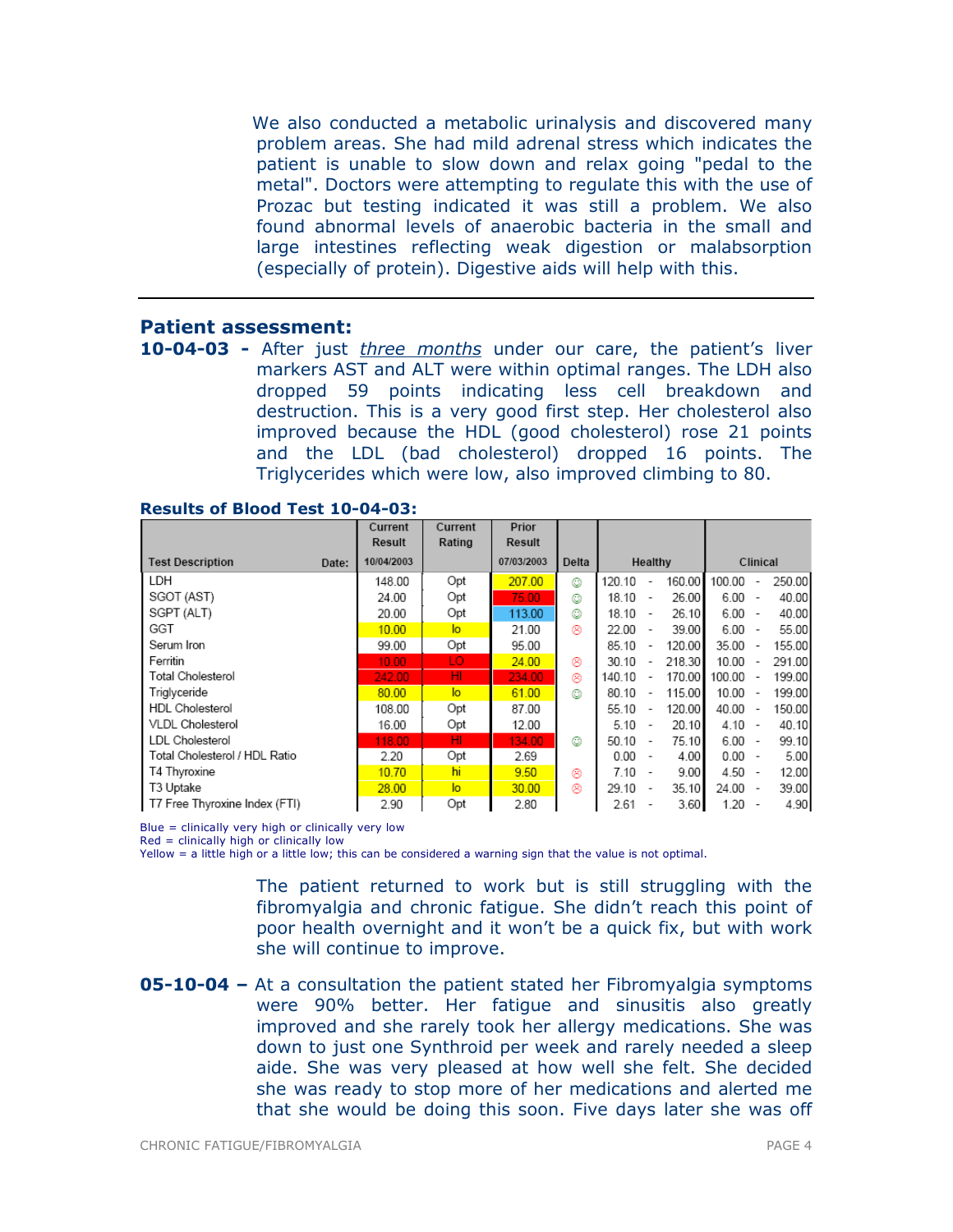all medications except Synthroid which she took .1 mg, twice weekly. She is also planning on going on a hiking expedition in June.

We retested the hair but found few changes. She is still hording toxic elements in her body. Hopefully this will change as she continues to improve.

Taking a broad look at her blood test, we can see that she is doing quite well with a few areas that need improvement like digestion (total protein, albumin and globulin). It's fantastic that she continues to make progress even off nearly all her medications and most importantly, the liver enzymes (AST and ALT) have stayed in the optimal zone for almost two years.

|                                  | Current<br><b>Result</b> | Current<br>Rating | Prior<br>Result |       |         |                          |        |          |                          |          |  |  |
|----------------------------------|--------------------------|-------------------|-----------------|-------|---------|--------------------------|--------|----------|--------------------------|----------|--|--|
| <b>Test Description</b><br>Date: | 06/10/2005               |                   | 10/04/2003      | Delta | Healthy |                          |        |          |                          | Clinical |  |  |
| Glucose                          | 80.00                    | lo                | 79.00           | ٨     | 80.00   | $\overline{a}$           | 95.00  | 65.00    | $\sim$                   | 99.00    |  |  |
| Hemoglobin A1C (Gly-Hgh)         | 5.20                     | Opt               | 4.90            |       | 4.60    | $\overline{\phantom{a}}$ | 5.40   | 4.80     | $\overline{\phantom{a}}$ | 5.90     |  |  |
| Uric Acid                        | 3.90                     | lo                | 4.30            | ⊛     | 4.10    | $\overline{a}$           | 6.00   | 2.40     | $\sim$                   | 8.20     |  |  |
| BUN (Blood Urea Nitrogen)        | 12.00                    | $\overline{a}$    | 13.00           | ⊛     | 13.00   | ÷.                       | 18.00  | 5.00     | $\overline{\phantom{a}}$ | 26.00    |  |  |
| Creatinine                       | 0.70                     | Opt               | 0.60            | ☺     | 0.70    | $\overline{\phantom{a}}$ | 0.87   | $0.57 -$ |                          | 1.00     |  |  |
| BUN / Creatinine Ratio           | 17.00                    | Opt               | 21.00           | O     | 13.00   | $\overline{\phantom{a}}$ | 20.00  | 8.00     | $\overline{\phantom{a}}$ | 27.00    |  |  |
| Sodium                           | 140.00                   | Opt               | 137.00          | O     | 139.00  | $\overline{a}$           | 143.00 | 135.00   | $\sim$                   | 145.00   |  |  |
| Potassium                        | 4.10                     | Opt               | 3.90            | O     | 3.80    | $\overline{\phantom{a}}$ | 4.50   | 3.50     | $\sim$                   | 5.20     |  |  |
| Chloride                         | 102.00                   | lo                | 98.00           | O     | 102.00  | $\overline{a}$           | 106.00 | 97.00    | $\overline{a}$           | 108.00   |  |  |
| Magnesium                        | 2.20                     | lo                | 2.00            | O     | 2.21    | $\overline{a}$           | 2.51   | 1.60     | $\overline{\phantom{a}}$ | 2.60     |  |  |
| Calcium                          | 9.10                     | lo                | 9.50            | 0     | 9.70    | $\overline{\phantom{a}}$ | 10.00  | $8.50 -$ |                          | 10.60    |  |  |
| Phosphorus                       | 3.50                     | Opt               | 3.30            | O     | 3.40    | $\overline{\phantom{a}}$ | 4.00   | 2.50     | $\overline{\phantom{a}}$ | 4.50     |  |  |
| Calcium/Albumin Ratio            | 2.22                     | Opt               | 2.26            |       | 2.10    | $\overline{a}$           | 2.50   | $2.03 -$ |                          | 2.71     |  |  |
| <b>Total Protein</b>             | 6.90                     | lo                | 7.30            | ⊛     | 7.11    | $\sim$                   | 7.61   | 6.00     | $\sim$                   | 8.50     |  |  |
| Albumin                          | 4.10                     | lo                | 4.20            | ⊛     | 4.10    | $\overline{\phantom{a}}$ | 4.50   | 3.60     | $\sim$                   | 4.80     |  |  |
| Globulin                         | 2.80                     | lo                | 3.10            | ⊛     | 2.81    | $\overline{a}$           | 3.51   | 1.50     | $\overline{a}$           | 4.50     |  |  |
| A/G Ratio                        | 1.50                     | Opt               | 1.40            |       | 1.22    | $\overline{\phantom{a}}$ | 1.60   | $1.10 -$ |                          | 2.50     |  |  |
| <b>Total Bilirubin</b>           | 0.60                     | Opt               | 0.50            |       | 0.39    | $\sim$                   | 0.93   | $0.10 -$ |                          | 1.20     |  |  |
| Alkaline Phosphatase 25-150      | 56.00                    | lo.               | 54.00           | ☺     | 65.00   | $\overline{\phantom{a}}$ | 108.00 | 25.00    | ÷.                       | 160.00   |  |  |
| Creatine Kinase                  | 70.00                    | Opt               | 86.00           |       | 64.00   | $\overline{\phantom{a}}$ | 133.00 | 24.00    | $\sim$                   | 173.00   |  |  |
| LDH                              | 143.00                   | Opt               | 148.00          |       | 120.00  | $\overline{a}$           | 160.00 | 100.00   | $\overline{a}$           | 250.00   |  |  |
| SGOT (AST) (AST)                 | 25.00                    | Opt               | 24.00           |       | 15.00   | $\sim$                   | 26.00  | 6.00     | $\overline{a}$           | 40.00    |  |  |
| SGPT (ALT) (ALT)                 | 16.00                    | Opt               | 20.00           |       | 15.00   | $\sim$                   | 26.00  | $6.00 -$ |                          | 40.00    |  |  |
| GGT                              | 9.00                     | lo                | 10.00           | ⊛     | 22.00   | $\sim$                   | 39.00  | $6.00 -$ |                          | 65.00    |  |  |
| Serum Iron                       | 142.00                   | hi                | 99.00           | 0     | 85.00   | $\overline{a}$           | 120.00 | 40.00    | $\sim$                   | 155.00   |  |  |
| Ferritin                         | 24.00                    | lo                | 10.00           | O     | 30.00   | $\overline{\phantom{a}}$ | 218.00 | 22.00    | $\sim$                   | 322.00   |  |  |
| <b>Total Cholesterol</b>         | 210.00                   | H1                | 242.00          | O     | 140.00  | $\sim$                   | 170.00 | 100.00   | $\sim$                   | 199.00   |  |  |
| Triglyceride                     | 99.00                    | Opt               | 80.00           | O     | 80.00   | $\overline{\phantom{a}}$ | 115.00 | 10.00    | $\overline{a}$           | 149.00   |  |  |
| <b>HDL</b> Cholesterol           | 77.00                    | Opt               | 108.00          |       | 39.00   | $\sim$                   | 120.00 | 36.00    | $\sim$                   | 140.00   |  |  |
| VLDL Cholesterol                 | 20.00                    | Opt               | 16.00           |       | 5.00    | $\sim$                   | 20.00  | $4.00 -$ |                          | 40.00    |  |  |
| <b>LDL</b> Cholesterol           | 113.00                   | H <sub>II</sub>   | 118.00          | O     | 50.00   | $\overline{\phantom{a}}$ | 75.00  | $6.00 -$ |                          | 99.00    |  |  |
| Total Cholesterol / HDL Ratio    | 2.70                     | Opt               | 2.20            |       | 0.00    | $\overline{a}$           | 4.00   | $0.00 -$ |                          | 5.00     |  |  |
| T4 Thyroxine                     | 10.00                    | hi                | 10.70           | O     | 7.10    | $\overline{a}$           | 9.00   | 4.50     | $\overline{a}$           | 12.00    |  |  |
| T3 Uptake                        | 29.00                    | lo                | 28.00           | ٧     | 29.00   | $\overline{\phantom{a}}$ | 35.00  | 24.00    | $\overline{\phantom{a}}$ | 39.00    |  |  |
| T7 Free Thyroxine Index (FTI)    | 2.90                     | Opt               | 2.90            |       | 2.61    | $\overline{\phantom{a}}$ | 3.60   | 1.20     | $\sim$                   | 4.90     |  |  |
| CRP C-Reactive Protein           | 4.80                     | hi                | 5.20            | ٨     | 0.00    | $\overline{\phantom{a}}$ | 1.50   | 0.00     | ÷.                       | 4.90     |  |  |

#### Results of Blood Test 06-10-05:

Blue = clinically very high or clinically very low

Red = clinically high or clinically low

Yellow = a little high or a little low; this can be considered a warning sign that the value is not optimal.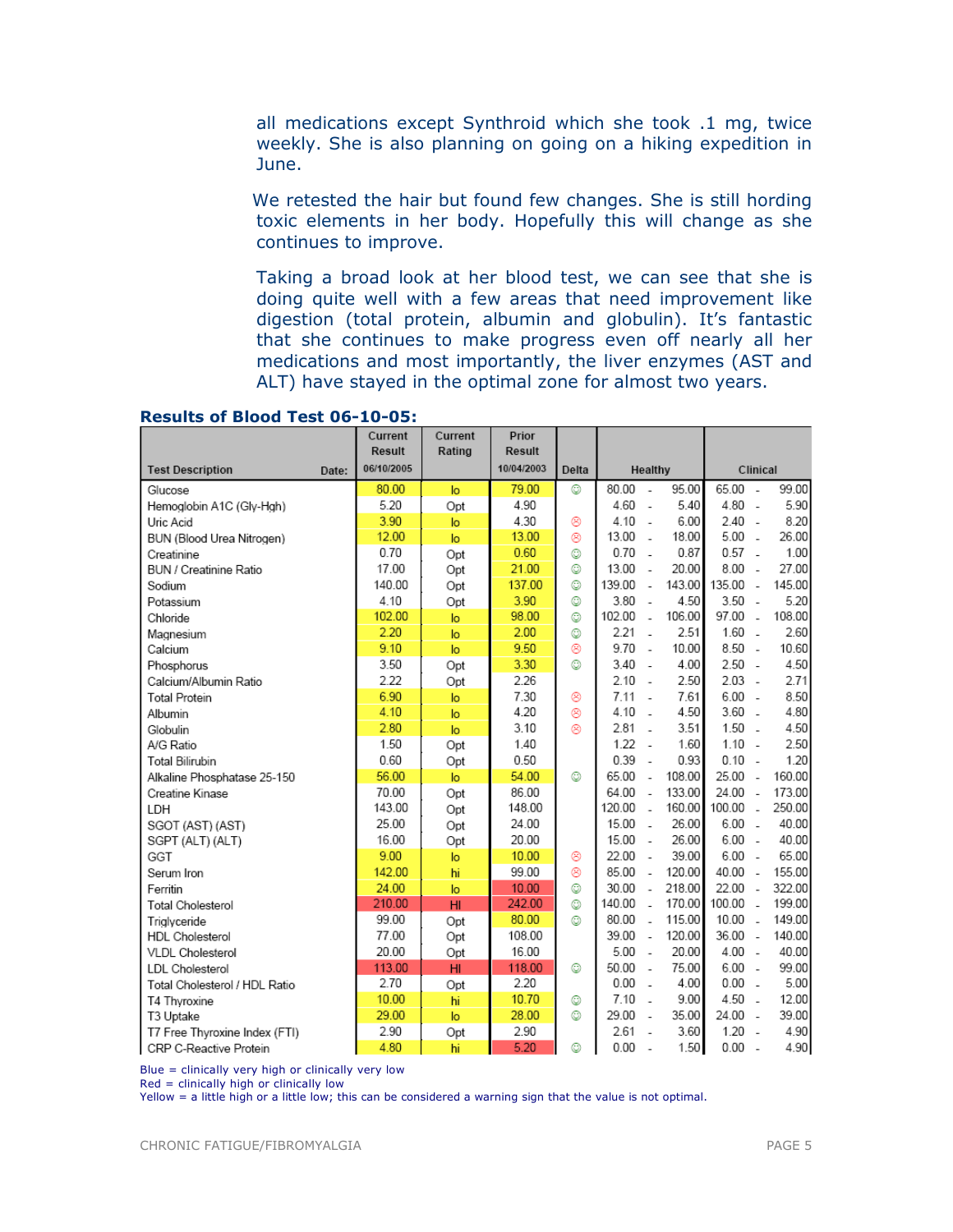**02-29-08 –** We retested the patient at periodic intervals over the past few years and she has had a few ups and downs in regards to her test results, however, her progress now seems to have plateaued. I suspect this may be due to toxic elements which are not being eliminated from her body.

> Her hair tests still show minimal amounts of toxin excretion so I suggested a urine toxic element challenge which will test the levels of things like Lead, Arsenic and Mercury that her body is able to eliminate on its own ("pre" challenge) and the levels disposed of with the help of a chelating agent ("post" challenge).

> Her body was eliminating no Lead and virtually no Mercury on its own, but with the help of a chelating agent, those numbers skyrocketed. Lead and Mercury will be expelled first because they are the heaviest and the chelating elements eliminate items based on molecular weight.

> We will use the chelators to help eliminate hidden toxins from her body and as stores of Lead and Mercury drop, I expect lighter toxins like Nickel and Aluminum to show higher levels.

|                                  | Current       | Current         | Prior         |       |                |                   |
|----------------------------------|---------------|-----------------|---------------|-------|----------------|-------------------|
|                                  | <b>Result</b> | Rating          | <b>Result</b> |       |                |                   |
| <b>Test Description</b><br>Date: | 02/24/2008    |                 | 02/23/2008    | Delta | Healthy        | Clinical          |
| Agent                            | <b>DMSA</b>   |                 | Pre-Chall     |       |                |                   |
| Dose                             | 1250mg        |                 |               |       |                |                   |
| Interval                         | 6             |                 | 6             |       |                |                   |
| <b>Toxic Elements</b>            |               |                 |               |       |                |                   |
| Aluminum (UA)                    | 0.00          | Opt             | 0.00          |       | 13.00<br>$0 -$ | 35.00<br>13.01-   |
| Antimony (UA)                    | 0.00          | Opt             | 0.00          |       | 0.50<br>0-     | $0.51 -$<br>1.00  |
| Arsenic (UA)                     | 9.70          | Opt             | 13.00         |       | 70.00<br>0-    | 70.01-<br>130.00  |
| Lead (UA)                        | 26.00         | HI.             | 0.00          | ⊛     | 4.00<br>0-     | 5.00<br>$4.01 -$  |
| Mercury (UA)                     | 4.20          | H <sub>II</sub> | 1.30          | ⊛     | 2.00<br>$0 -$  | $2.01 -$<br>4.00  |
| Nickel (UA)                      | 3.50          | Opt             | 4.90          |       | 6.00<br>0-     | $6.01 -$<br>12.00 |

#### Results of Toxic Urine Challenge 02-24-08:

Blue = clinically very high or clinically very low

 $Red =$  clinically high or clinically low

Yellow = a little high or a little low; this can be considered a warning sign that the value is not optimal.

**<sup>05-26-08 –</sup>** As I suspected, levels of other toxic elements rose in the next urinary challenge with Nickel climbing a full 4 points. These metals and toxins come from all over our environment including canned food, pesticides, emissions from factories and industrial buildings, paint, leaching from water pipes and other sources. We will continue with chelation therapy and retest in a few months.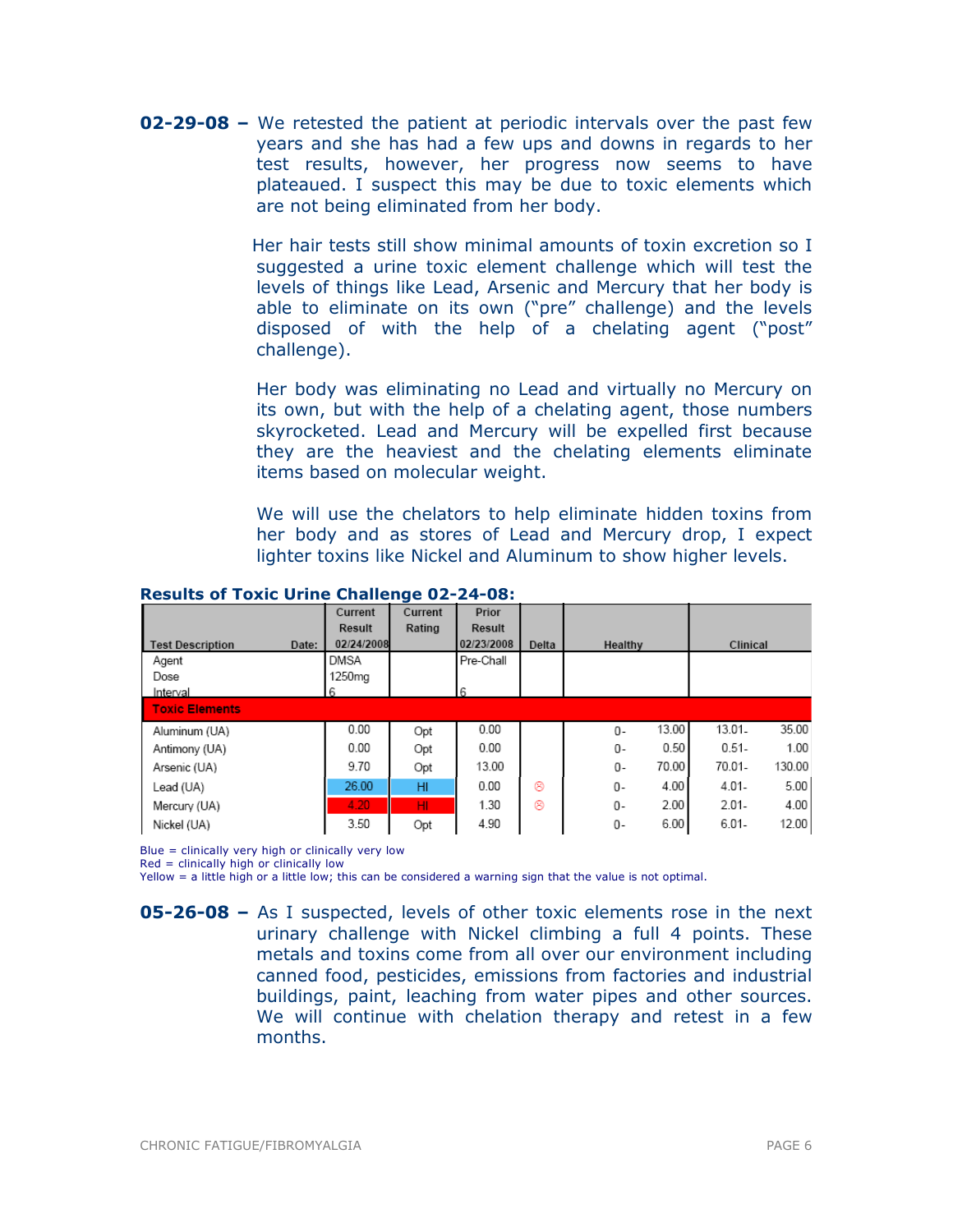| Results of Toxic Office Chancings op 20 001 |            |         |                    |       |         |       |           |        |
|---------------------------------------------|------------|---------|--------------------|-------|---------|-------|-----------|--------|
|                                             | Current    | Current | Prior              |       |         |       |           |        |
|                                             | Result     | Rating  | Result             |       |         |       |           |        |
| <b>Test Description</b><br>Date:            | 05/26/2008 |         | 02/24/2008         | Delta | Healthy |       | Clinical  |        |
| Agent                                       | DMSA       |         | DMSA               |       |         |       |           |        |
| Dose                                        | 1250mg     |         | 1250 <sub>ma</sub> |       |         |       |           |        |
| Interval                                    | 6          |         | 6                  |       |         |       |           |        |
| <b>Toxic Elements</b>                       |            |         |                    |       |         |       |           |        |
| Aluminum (UA)                               | 0.00       | Opt     | 0.00               |       | 0-      | 13.00 | $13.01 -$ | 35.00  |
| Antimony (UA)                               | 0.00       | Opt     | 0.00               |       | 0-      | 0.50  | $0.51 -$  | 1.00   |
| Arsenic (UA)                                | 9.60       | Opt     | 9.70               |       | $0 -$   | 70.00 | 70.01-    | 130.00 |
| Lead (UA)                                   | 15.00      | HI.     | 26.00              | ☺     | 0-      | 4.00  | $4.01 -$  | 5.00   |
| Mercury (UA)                                | 4.80       | HI.     | 4.20               | ⊛     | 0-      | 2.00  | $2.01 -$  | 4.00   |
| Nickel (UA)                                 | 7.50       | hi      | 3.50               | ⊛     | 0-      | 6.00  | $6.01 -$  | 12.00  |

#### Results of Toxic Urine Challenge 05-26-08:

Blue = clinically very high or clinically very low

Red = clinically high or clinically low

Yellow = a little high or a little low; this can be considered a warning sign that the value is not optimal.

10-12-08 – An interesting thing happen with the next test, the levels of Lead climbed back up to 21. This could be a sign of recent exposure but more likely it is caused by a healthier body that's better able to eliminate the stores of toxic elements which have been hidden in the body for years. This is good and means that we are on the right track.

#### Results of Toxic Urine Challenge 10-12-08:

|                                  | Current            | Current | Prior              |       |                |                   |
|----------------------------------|--------------------|---------|--------------------|-------|----------------|-------------------|
|                                  | Result             | Rating  | Result             |       |                |                   |
| <b>Test Description</b><br>Date: | 10/12/2008         |         | 05/26/2008         | Delta | Healthy        | Clinical          |
| Agent                            | <b>DMSA</b>        |         | DMSA               |       |                |                   |
| Dose                             | 1250 <sub>mq</sub> |         | 1250 <sub>ma</sub> |       |                |                   |
| Interval                         | 6                  |         | 6                  |       |                |                   |
| <b>Toxic Elements</b>            |                    |         |                    |       |                |                   |
| Aluminum (UA)                    | 0.00               | Opt     | 0.00               |       | 13.00<br>$0 -$ | 35.00<br>13.01.   |
| Antimony (UA)                    | 0.00               | Opt     | 0.00               |       | 0.50<br>0-     | $0.51 -$<br>1.00  |
| Arsenic (UA)                     | 8.80               | Opt     | 9.60               |       | 70.00<br>$0 -$ | 70.01-<br>130.00  |
| Lead (UA)                        | 21.00              | HI      | 15.00              | ⊛     | 4.00<br>0-     | $4.01 -$<br>5.00  |
| Mercury (UA)                     | 3.30               | hi      | 4.80               | ٥     | 2.00<br>0-     | $2.01 -$<br>4.00  |
| Nickel (UA)                      | 3.40               | Opt     | 7.50               | ٥     | 6.00<br>0-     | $6.01 -$<br>12.00 |

Blue = clinically very high or clinically very low

Red = clinically high or clinically low

Yellow = a little high or a little low; this can be considered a warning sign that the value is not optimal.

**01-19-09 –** With high expulsion rates of toxic elements many blood tests like cholesterol or inflammatory markers will often get worse, however in this case, we see fairly steady progress over the past year. In fact her cholesterol markers improved with the total cholesterol dropping 25 points and the LDL (bad cholesterol) dropping 27 points. Her liver enzymes have continued to stay in healthy ranges for the past 5 years. We will retest this patient next year to keep an eye on her state of health.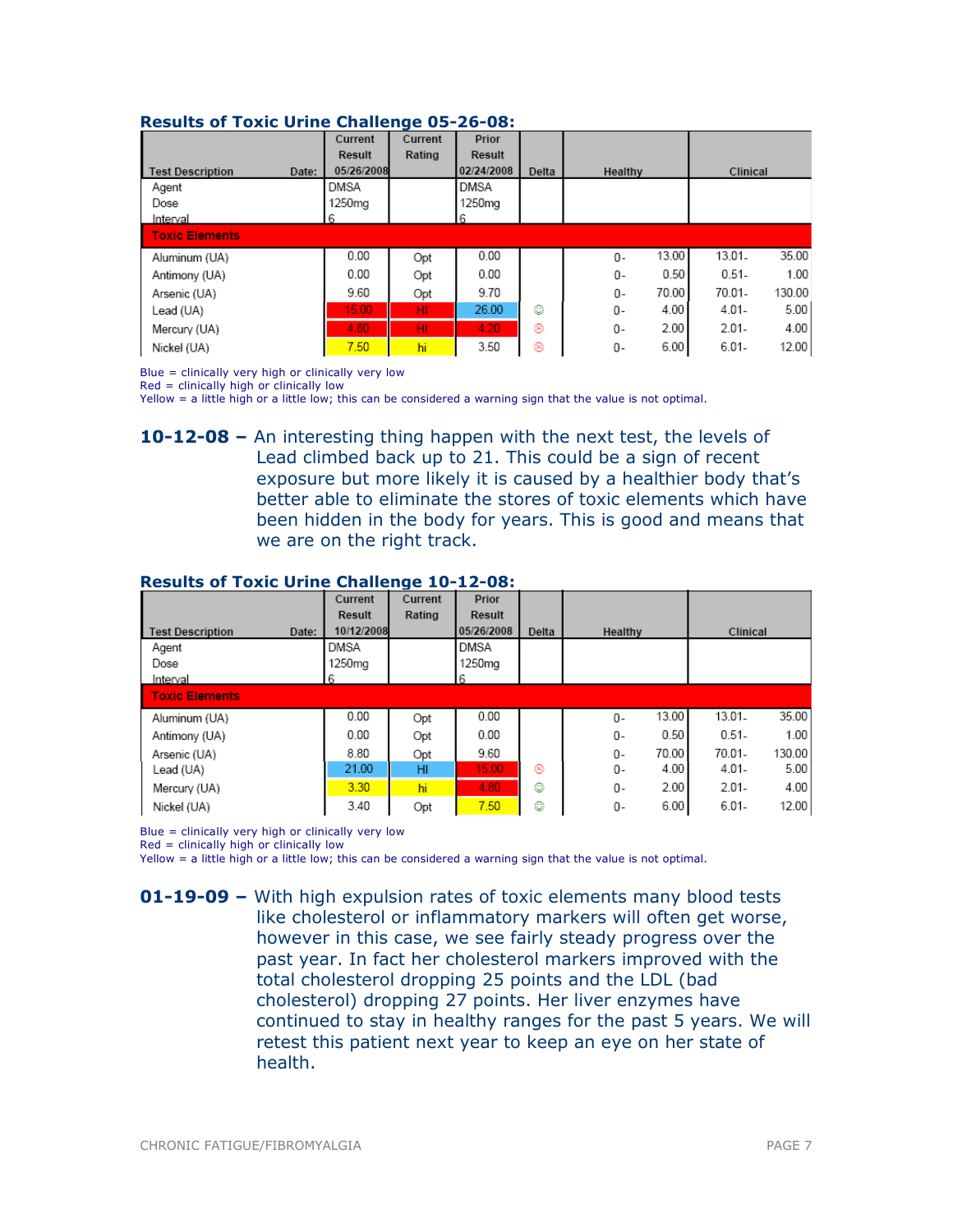#### Results of Blood Test 01-19-09:

|                               |       | Current<br>Result | Current<br>Rating | Prior<br>Result |       |           |                          |        |           |                          |          |  |
|-------------------------------|-------|-------------------|-------------------|-----------------|-------|-----------|--------------------------|--------|-----------|--------------------------|----------|--|
| <b>Test Description</b>       | Date: | 01/19/2009        |                   | 01/21/2008      | Delta | Healthy   |                          |        |           |                          | Clinical |  |
| <b>Total Protein</b>          |       | 7.30              | Opt               | 7.40            |       | 7.11      |                          | 7.61   | 6.00      | $\overline{\phantom{a}}$ | 8.50     |  |
| Albumin                       |       | 4.50              | Opt               | 4.60            | ☺     | $4.10 -$  |                          | 4.50   | $3.60 -$  |                          | 4.80     |  |
| Globulin                      |       | 280               | lo                | 2.80            | ⊜     | $2.81 -$  |                          | 3.51   | $1.50 -$  |                          | 4.50     |  |
| A/G Ratio                     |       | 1.60              | Opt               | 1.60            |       | 1.22      | $\overline{\phantom{a}}$ | 1.60   | $1.10 -$  |                          | 2.50     |  |
| <b>Total Bilirubin</b>        |       | 0.40              | Opt               | 0.50            |       | 0.39      | $\overline{\phantom{a}}$ | 0.93   | 0.10      | $\sim$                   | 1.20     |  |
| Alkaline Phosphatase 25-150   |       | 71.00             | Opt               | 65.00           | ☺     | 65.00     | $\overline{a}$           | 108.00 | 25.00     | $\overline{\phantom{a}}$ | 160.00   |  |
| Creatine Kinase               |       | 100.00            | Opt               | 103.00          |       | 64.00     | $\overline{a}$           | 133.00 | 24.00     | $\overline{\phantom{a}}$ | 173.00   |  |
| LDH                           |       | 177.00            | hi                | 178.00          | ٧     | 120.00    | $\overline{a}$           | 160.00 | 100.00    | $\overline{a}$           | 250.00   |  |
| SGOT (AST) (AST)              |       | 19.00             | Opt               | 24.00           |       | 15.00     | $\overline{\phantom{a}}$ | 26.00  | 6.00      | $\sim$                   | 40.00    |  |
| SGPT (ALT) (ALT)              |       | 17.00             | Opt               | 17.00           |       | $15.00 -$ |                          | 26.00  | $6.00 -$  |                          | 40.00    |  |
| GGT                           |       | 12.00             | lo.               | 11.00           | ☺     | 22.00     | $\overline{\phantom{a}}$ | 39.00  | 6.00      | $\sim$                   | 65.00    |  |
| Serum Iron                    |       | 79.00             | lo.               | 105.00          | ⊛     | 85.00     | $\overline{a}$           | 120.00 | 40.00     | $\sim$                   | 155.00   |  |
| Ferritin                      |       | 28.00             | lo.               | 29.00           | ⊛     | 30.00     | ÷.                       | 218.00 | 22.00     |                          | 322.00   |  |
| <b>Total Cholesterol</b>      |       | 233.00            | HI                | 258.00          | 0     | 140.00    | $\overline{a}$           | 170.00 | 100.00    | $\overline{\phantom{a}}$ | 199.00   |  |
| Triglyceride                  |       | 62.00             | $\overline{a}$    | 70.00           | ⊛     | 80.00     | $\overline{\phantom{a}}$ | 115.00 | 10.00     | $\sim$                   | 149.00   |  |
| <b>HDL</b> Cholesterol        |       | 78.00             | Opt               | 74.00           | ☺     | 39.00     | $\sim$                   | 120.00 | 36.00     | $\sim$                   | 140.00   |  |
| <b>VLDL</b> Cholesterol       |       | 12.00             | Opt               | 14.00           |       | 5.00      | $\overline{\phantom{a}}$ | 20.00  | $4.00 -$  |                          | 40.00    |  |
| <b>LDL</b> Cholesterol        |       | 143.00            | HI.               | 170.00          | ٨     | 50.00     | $\overline{a}$           | 75.00  | $6.00 -$  |                          | 99.00    |  |
| Total Cholesterol / HDL Ratio |       | 3.00              | Opt               | 3.50            |       | 0.00      | $\overline{\phantom{a}}$ | 4.00   | 0.00      | ÷.                       | 5.00     |  |
| Triglyceride/HDL Ratio        |       |                   |                   | 0.94            |       | 0.00      | $\overline{\phantom{a}}$ | 2.00   | $0.00 -$  |                          | 4.00     |  |
| TSH                           |       | 0.30              | LO                |                 |       | $1.00 -$  |                          | 2.50   | $0.35 -$  |                          | 5.50     |  |
| T4 Thyroxine                  |       | 11.30             | hi                | 11.20           | ⊛     | 7.10      | $\sim$                   | 9.00   | 4.50      | $\sim$                   | 12.00    |  |
| T3 Uptake                     |       | 32.00             | Opt               | 32.00           |       | 29.00     | $\overline{\phantom{a}}$ | 35.00  | $24.00 -$ |                          | 39.00    |  |
| T7 Free Thyroxine Index (FTI) |       | 3.60              | Opt               | 3.60            |       | 2.61      |                          | 3.60   | 1.20      | ۰.                       | 4.90     |  |

Blue = clinically very high or clinically very low

Red = clinically high or clinically low

Yellow = a little high or a little low; this can be considered a warning sign that the value is not optimal.

## Dr. Merkle's Final Thoughts:

As doctors prescribed more and more medications, this patient noticed more and more problems. Coincidence? In 1996 she started taking two medications, by 1998 she was up to four and in 2002, doctors cycled her through 12 additional prescriptions. There is no way for these doctors to know what sort of interactions each of these drugs will have with each other or with the patient – especially during long-term use.

 Even with all this "help" from the medial community she was facing disability and potential death before the age of 50. As is the case with many of my patients, I was a last ditch effort for her to get healthy and live a full life. When she first came in she could barely make it through a day even with 16 hours of sleep. Now she takes yearly trips to Maine, hiking 6-8 miles at a time, climbing mountains, teaching and enjoying life.

This patient had been seeing a thyroid specialist for years to monitor a thyroid nodule that kept increasing in size. Amazingly during her ultrasound on 07-24-07, the doctor was unable to see this nodule. They checked and rechecked, but it had disappeared completely! They couldn't give her an explanation but finally admitted that it might be due to her healthy lifestyle.